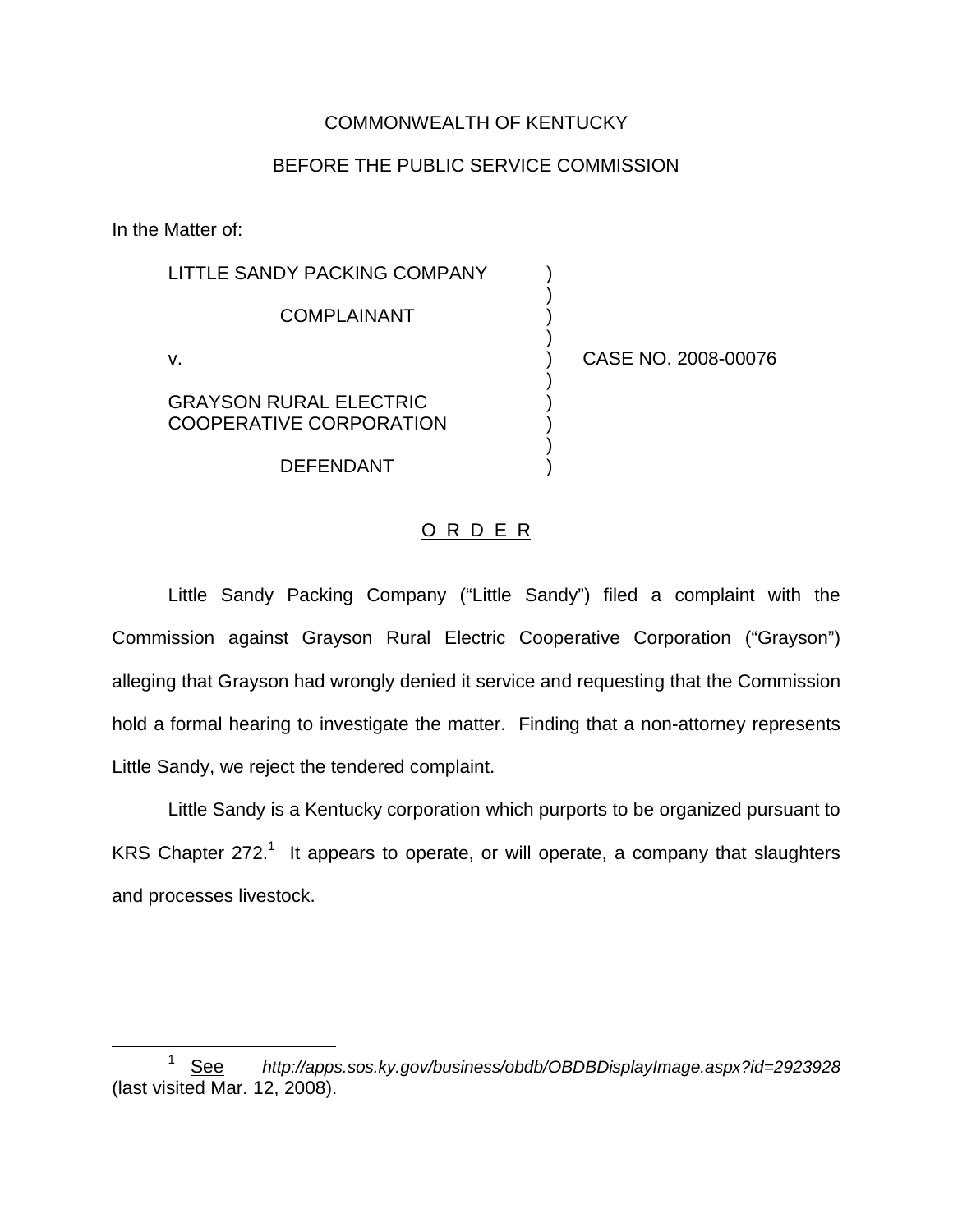On February 29, 2008, Walter Callihan, president of and registered agent for

Little Sandy, filed a formal complaint with the Commission against Grayson. Mr.

Callihan is not an attorney licensed to practice in Kentucky.<sup>2</sup>

No person may engage in the practice of law in Kentucky without first obtaining a

license to practice. The practice of law is:

[A]ny service rendered involving legal knowledge or legal advice, whether of representation, counsel or advocacy in or out of court, rendered in respect to the rights, duties, obligations, liabilities, or business relations of one requiring the services.<sup>3</sup>

It includes the representation of a corporation before a state administrative agency.<sup>4</sup>

As to its own proceedings, this Commission has adopted a similar position and

has required that those representing the interests of others before us be licensed

attorneys. In a previous case, the Commission ordered that:

[A]ny attorney who is not licensed to practice in the State of Kentucky and who seeks to represent a client or employer before this Commission must engage a member of the Kentucky Bar Association.<sup>5</sup>

 $2$  The directory of the Kentucky Bar Association does not list any licensed attorney with the name of "Walter Callihan." See *http://www.kybar.org/ Default.aspx?tabid=26* (last visited Mar. 12, 2008).

<sup>3</sup> Kentucky Supreme Court Rule 3.020.

<sup>4</sup> Kentucky State Bar Association v. Henry Vogt Machine Co., 416 S.W.2d 727 (Ky. 1967).

<sup>5</sup> Administrative Case No. 249, Practice Before the Commission by Attorneys Non-Licensed in the Commonwealth of Kentucky (Ky. PSC June 15, 1981) at 2. See also Case No. 2004-00348, Howard Keen v. Carroll County Water District # 1 (Ky. PSC Oct. 15, 2004).